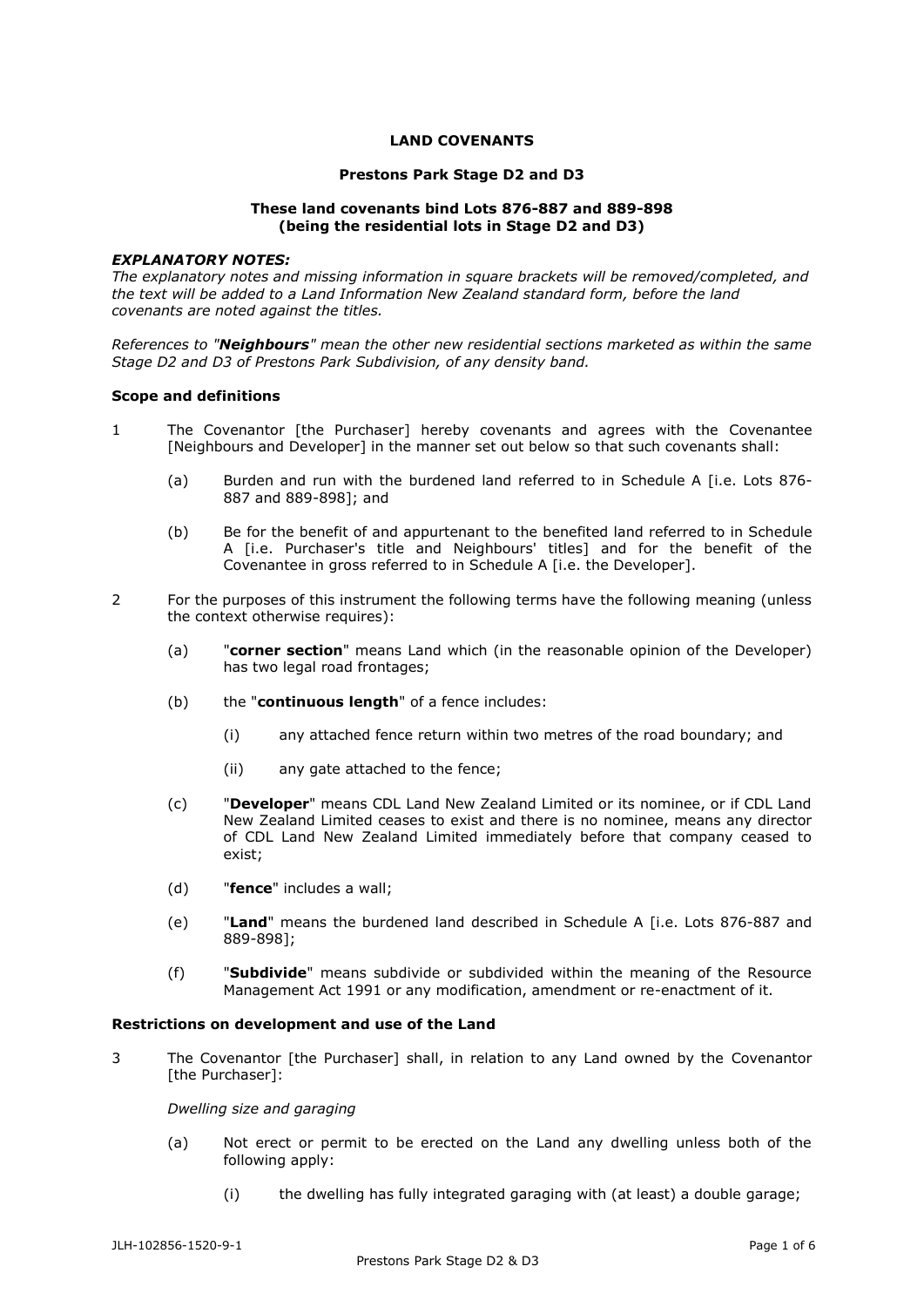and

- (ii) the dwelling has a floor area (including the floor area of the fully integrated garage, and taken over the foundation) of more than:
	- $(A)$  130m<sup>2</sup> for all Land of a size less than and including 500m<sup>2</sup>;
	- (B)  $150m^2$  for all Land of a size between  $501m^2$   $600m^2$ ;
	- $(C)$  175m<sup>2</sup> for all Land of a size between 601m<sup>2</sup> 700m<sup>2</sup>; and
	- $(D)$  200m<sup>2</sup> for all Land of a size greater than 701m<sup>2</sup>.

*Dwelling construction*

- (b) Ensure that the perimeter (on a horizontal plane) of the roof of any dwelling on the Land shall not form a rectangle unless the roof contains at least one roof break or full valley.
- (c) Ensure any dwelling on the Land has at least 80% of its non-glazed exterior cladding in any one or more of the following materials:
	- (i) Kiln fired or concrete brick;
	- (ii) Stucco textured finish;
	- (iii) Stone;
	- (iv) Timber weather boards;
	- (v) Linea weather boards;
	- (vi) Metal laminate on timber;
	- (vii) Any other exterior cladding material for which the Covenantor [the Purchaser] has obtained the Developer's written consent.
- (d) Not use metal clad roofing that has not been pre-painted, nor use copper or unpainted metal roof material, gutters, downpipes or external cladding.

*Restrictions on certain improvements*

- (e) Without limiting any other covenant, not permit a building to be erected on the Land other than:
	- (i) a new dwelling (with a fully integrated garage);
	- (ii) a building normally appurtenant to a residential dwelling, provided that any walls of the building visible from the road frontage of the Land are of the same material as the walls of the dwelling.
- (f) Not erect or permit to be erected or placed on the Land any carport unless attached and fully integrated into the roofline of the dwelling or garage and screened from view from the road by fencing or landscaping approved by the Developer.
- (g) Not erect or permit to be erected a multi-storey dwelling house on the Land, unless the Covenantor's [Purchaser's] Land is Lot 889.

## *Design approval*

(h) Not do any work or permit any work for the erection of buildings, accessory buildings, landscaping, fences, driveways, or other improvements (and this shall also include exterior finishes and excavation of foundations upon the Land) unless plans and specifications and all other details of construction, finish and location as the Developer at the Developer's absolute discretion may require, have first been submitted to the Developer and have received the Developer's written approval.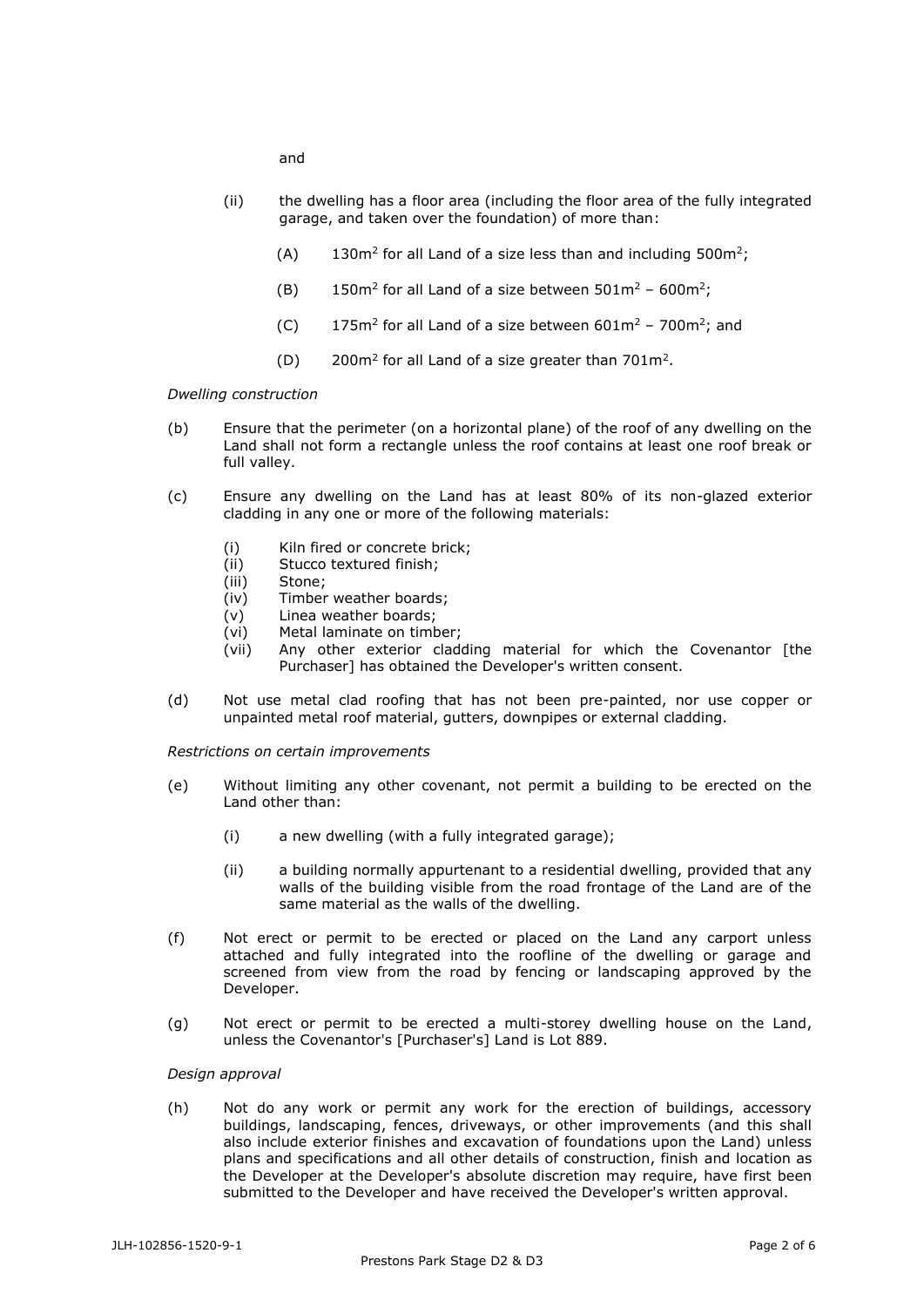### *Restriction on subdivision*

(i) For Land in a title containing greater than  $400m^2$ , not Subdivide the Land nor amalgamate the title to the Land with another title.

### *Fencing and fencing contributions*

- (j) Ensure that all internal boundary fences are erected in a tradesman like manner using appropriate materials.
- (k) Without prejudice to clause 3(h), not erect or permit to be erected on the Land a fence:
	- (i) Which is made out of corrugated iron or post and wire; or
	- (ii) Which does not comply with Christchurch City Council requirements (such as, for example, rule 14.5.2.10 in the District Plan) unless authorised by a resource consent; or
	- (iii) Which, if it is an internal boundary fence, is higher than 1.2 metres above the natural ground level at any point within 2 metres of the road boundary (except where approval has been granted by the Developer to erect a front fence within the building setback on a corner lot); or
	- (iv) Which, if it is a fence between the Land and an adjoining reserve, is less than 80% open if it is more than 1.2 metres in height above the natural ground level; or
	- (v) Which is higher than 1.8 metres above the natural ground level, at any point (subject to clauses 3(k)(ii) & (iii)); or
	- (vi) Which is made of materials which (in the Developer's opinion) are not harmonious with the materials used in the dwelling on the Covenantor's Land.
- (l) Not call upon Christchurch City Council to pay for or contribute towards the cost of erection or maintenance of any boundary fence between the Land and any adjoining reserve or other land owned by Christchurch City Council.
- (m) Not call upon the Developer to pay for or contribute towards the cost of erection or maintenance of any boundary fence between the Land and any adjoining Land owned by the Developer, provided that this covenant will not endure for the benefit of any subsequent registered proprietor of any such adjoining Land. This clause 3(m) overrides clause 3(n).
- (n) Pay 50% of the reasonable cost of a Qualifying Fence to any neighbour that erected the Qualifying Fence, if that neighbour has not previously received a contribution towards the cost of the Qualifying Fence in accordance with this clause 3(n). A "**Qualifying Fence**" means a fence on a shared boundary between the Covenantor's [Purchaser's] Land and adjoining Land owned by the neighbour. However this clause does not benefit the Developer or need to be complied with by the Developer.
- (o) If the Land is adjoining a reserve, maintain the fence between the Land and the adjoining reserve and if such fence is wholly or partly destroyed, replace with a new fence that complies with clause 3(k) and has Christchurch City Council approval.

#### *Building timeframes and crossings*

(p) Ensure that: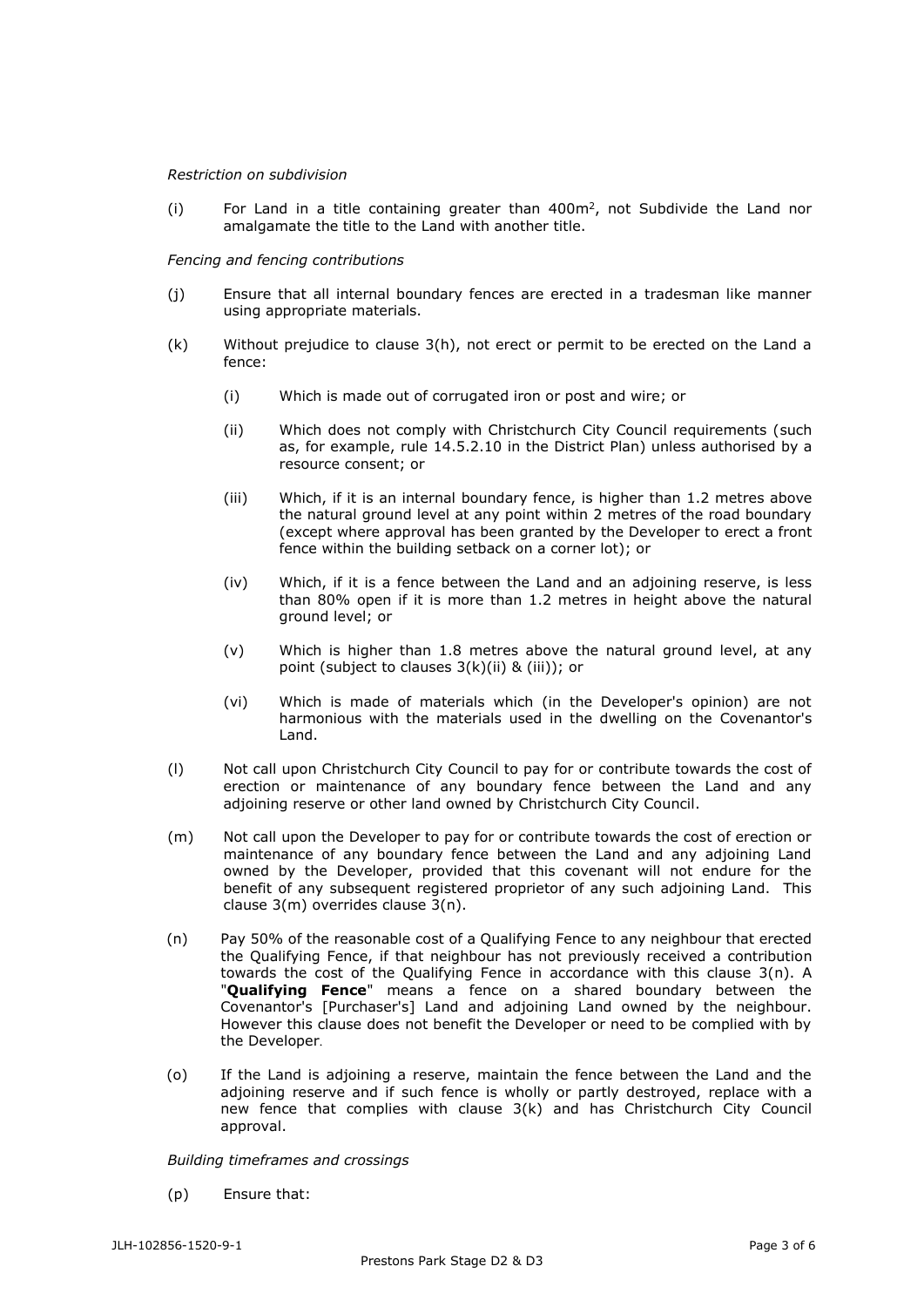- (i) any building, driveway and landscaping is completed within nine months of laying down the foundations for such building and no building once under construction shall be left without substantial work being carried out for a period exceeding three months;
- (ii) entry and exit to and from the Land during building is via a single entry/exit point on the Land boundary, of a maximum 4 metre width, which must be notified to and approved by the Developer as part of the approval required under clause 3(h);
- (iii) any other requirements for the construction phase which form part of the Developer's approval under clause 3(h) are complied with by the Covenantor.

## *Tidy appearance*

- (q) Not permit a temporary building or structure to be erected on the Land except that which may be used in conjunction with the construction of permanent buildings and which will be removed from the Land upon completion of the work.
- (r) Keep the Land in a neat and tidy condition and shall not permit excessive growth of grass (beyond 100mm in length).
- (s) Maintain all road reserves adjoining the Land in a neat and tidy condition and immediately repair (to the satisfaction of the Developer) any damage to the footpath and berms adjoining the Land caused by the Covenantor or its contractors, employees, agents and invitees.
- (t) Not cut, trim, damage, remove or relocate any tree, shrub or plant on the road reserve without the prior approval of the Developer and the Christchurch City Council.

## *Monitoring*

(u) Not prevent the Developer, its officers, employees or agents from entering onto the Land at all reasonable times for the purposes of ensuring compliance with the foregoing covenants and remedying any breaches thereof subject to the Developer first giving at least 48 hours' prior written notice of its intention to enter on to the Land. If the Developer enters on to the Land it shall not be responsible for any damage occasioned to the Land or anything placed thereon as a result of a reasonable exercise by the Developer of its powers.

## *Aerials etc*

- (v) Not install or attach any accessory (including but not limited to satellite dishes, television aerials, and solar panels) on the Land, unless they are constructed in such a way as to be discreetly integrated with the design of buildings on the Land so that they are not highly visible from any road, thoroughfare or any other Land.
- (w) Fully encase any chimney in materials and in a manner approved by the Developer in writing.
- (x) Ensure that any garden shed on the land is adequately screened from view from any road, thoroughfare, reserve or any other land by fencing or landscaping approved by the Developer in writing.

# *No interference with development of Prestons Park subdivision*

(y) Not at any time oppose, obstruct or object in any way, or provide support in any form to any person in opposition to, any planning proposal by the Developer in respect of the subdivision and sale of any land owned by the Developer within the Prestons Park subdivision.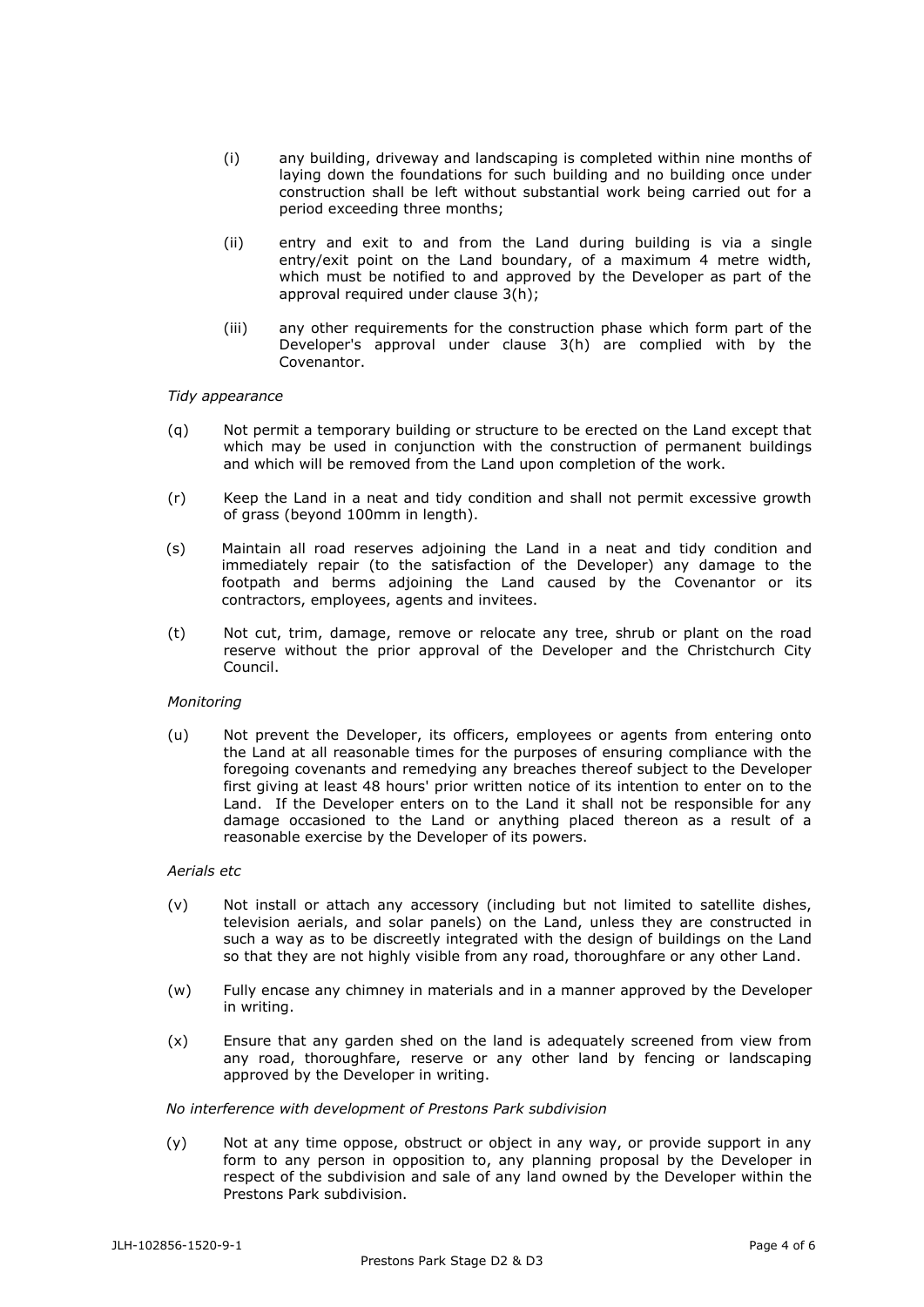- (z) Not make, lodge, be party to or finance any request, complaint, submission, application, appeal or other proceeding which is designed, intended or likely to limit, prohibit or restrict the completion (in accordance with these covenants) of the subdivision and sale of any land owned by the Developer within the Prestons Park subdivision.
- (aa) Not bring any proceedings in any Court or tribunal for damages, negligence, nuisance, trespass or interference or otherwise arising as a result of the completion of the subdivision and sale of any land owned by the Developer within the Prestons Park subdivision.
- (ab) Provide affected party approval to any planning application referred to in clause 3(y) in accordance with the provisions of section 95D(e) Resource Management Act 1991 (and the Covenantor [the Purchaser] acknowledges this clause shall constitute such affected party approval without the need for a separate approval).
- (ac) Irrevocably appoint the Developer to be the Covenantor's [the Purchaser's] true and lawful attorney for the purposes of executing an affected party approval pursuant to clause 3(ab) if required.
- (ad) The Covenantor [the Purchaser], in relation to any Land owned by the Covenantor [the Purchaser], acknowledges that Prestons Park has or may in future have reserves which may contain playground equipment, and agrees not to complain about the existence, layout or reasonable use of any such playground within Prestons Park, to the Christchurch City Council or the Developer. Clauses  $3(y)$  to 3(ab) inclusive will apply (with all necessary modifications) to the existence, layout and reasonable use of the playgrounds.

## *Nuisance*

- (ae) Not allow any animal to be kept on or about the Land that is likely to cause a nuisance or annoyance to occupiers of other Land, and in particular without otherwise limiting this restriction, not to keep on or about the Land any dog which is not registered with the local authority or is classified as dangerous or menacing in the Dog Control Act 1996**.**
- (af) Not use the Land in any way which in the reasonable opinion of the Developer detrimentally affects the amenities of the neighbourhood including permitting noise to escape from the Land which is likely to cause offense or a nuisance to occupiers of other Land.

## *Show Home*

(ag) Not allow any building on the Land to be used as a show home without the written consent of the Developer (such consent to be at the Developer's absolute discretion and subject to such conditions as the Developer considers necessary). Any consent given by the Developer under this clause may be limited as to time.

# **Enforcement**

- 4 The Developer shall not be required or obligated to enforce all or any of the foregoing covenants, stipulations and restrictions, nor will the Developer be liable to any other party for any breach thereof by any Covenantor [Purchaser].
- 5 If there should be any breach or non-observance of any of the foregoing covenants then without prejudice to any other liability which the Covenantor [the Purchaser] may have to any Covenantee [Neighbours and Developer], the Covenantor [the Purchaser] will upon written demand being made by any Covenantee [Neighbours and Developer]:
	- (a) Pay to any Covenantee [Neighbours and Developer] making such demand as liquidated damages the sum of \$250.00 (Two Hundred and Fifty Dollars) per day for every day that such breach or non-observance continues after the date upon